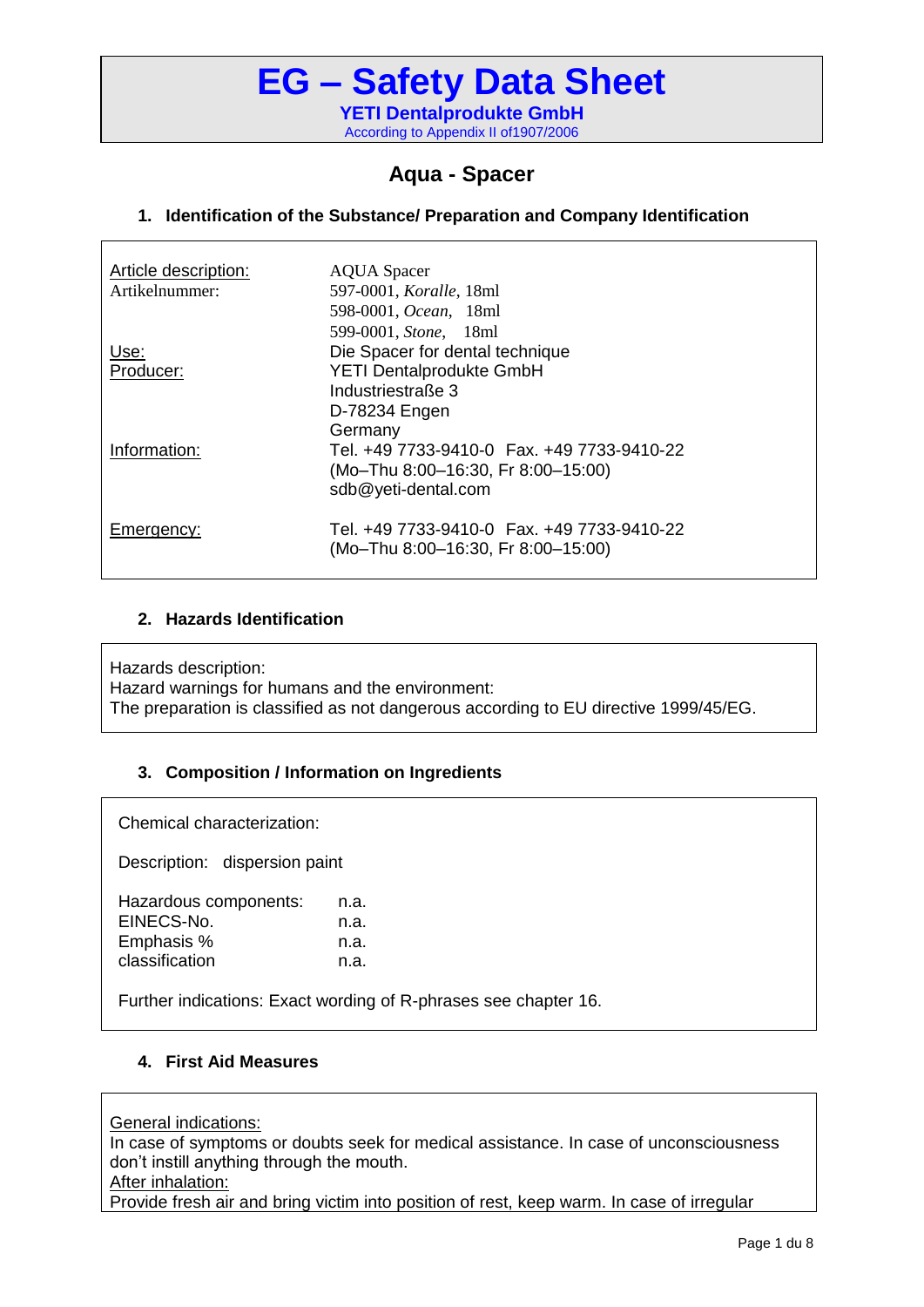### **Aqua - Spacer**

respiration or apnoea start artificial breathing. In case of unconsciousness bring into [lateral](http://www.dict.cc/englisch-deutsch/lateral.html) [recumbent](http://www.dict.cc/englisch-deutsch/recumbent.html) [position](http://www.dict.cc/englisch-deutsch/position.html) and seek for medical assistance.

Skin contact:

Immediately take off contaminated and soaked clothes. Rinse affected skin carefully with water and soap or use appropriate detergent. Don't use solvents or thinners. Eye contact:

Remove contact lenses, keep the eye opened and rinse with plenty of water for at least 10 minutes. Seek for medical assistance.

After ingestion:

In case of ingestion seek for medical advice immediately! Keep victim calm. Do not induce vomiting.

### **5. Fire-fighting measures:**

Suitable extinguishing media:

Fogging water, CO² (carbon dioxide), foam, powder.

Extinguishing media to avoid because of security reasons:

Full water jet

Special danger caused by the products, its combustion products or emerging gases:

In case of fire thick black smoke is formed. The inhalation of dangerous decomposition products can cause severe damage to health.

Special protection equipment during fire extinguishment:

If necessary wear respiratory protection.

Further indications:

Closed containers next to the source of fire have to be cooled with water. Collect contaminated extinguishing water separately, do not empty into drains.

### **6. Accidental release measures**

Personal precautions:

Avoid inhalation of vapour. Respect protective measures (point 7 and 8).

Environmental precautions:

Don't empty into drains, surface or ground water. Avoid intrusion into pits and basements. Methods for cleaning up:

Isolate with non-flammable liquid soaking material (sand, diatomite, soil, vermiculite) and collect in appropriate containers according to local disposal regulations (see point 13). Preferentially clean with detergents, don't use solvents if possible.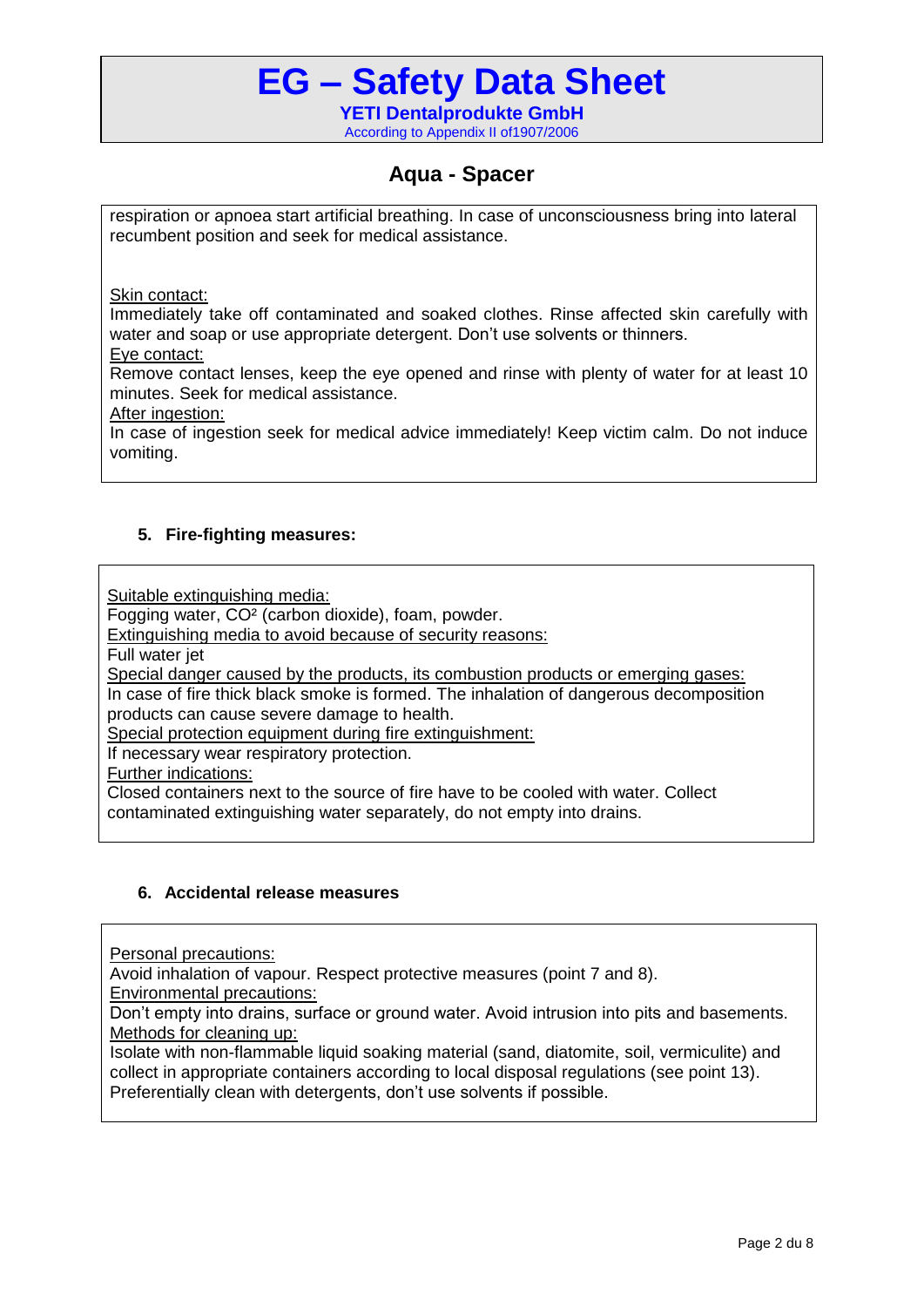### **Aqua - Spacer**

#### **7. Handling and storage**

Handling:

Indications for safe handling:

Use the material only at places where open flames, fire and other ignition sources are kept away. Avoid skin and eye contact. Don't inhalate vapours, spray mist or grinding dusts. Do not smoke, eat or drink during work. Personal protection equipment see point 8. Observe legal protection and security regulations.

Storage:

Requirements for storage space and containers:

Keep container firmly closed. Don't empty container with pressure, no pressure tank. Smoking is forbidden. Thoroughly close opened containers and store them upright to avoid any leaking.

Indications for clustering:

Store separately from heavy acid or basic materials and from oxidants.

Further indications for storage conditions:

Always store in original container. Respect indications on the label. Store container between 15°C and 30°C in a dry and well ventilated place. Protect from heat and direct sunlight. Keep away from ignition sources.

### **8. Exposure controls / Personal protection equipment**

Provide good ventilation. This can be reached by local or room suction. If this is not sufficient to keep the concentration of aerosol and solvent damp below the air threshold values, an approved respiratory protective equipment has to be used.

Engineering measures (prevention of worker exposure):

CAS-Nr. Description: Value: Unit not applicable

Respiratory protection:

Respect BG-Rule 190 "Use of respiratory protection". In case of solvent concentration above air threshold values, for this purpose certified respiratory protection has to be used. A list of certified respiratory protection exists as BGI 693 at the main association of the industrial professional association.

#### Hand protection:

Respect BG-Rule 195 "Use of protective gloves". Protective gloves against chemicals certificated according to EN 374 are suitable. For short-term contact (e.g. splash protective glove) with the ingredients of the product a glove of at least 0,4mm material thickness is recommended, breakthrough-time >480 min.

In any case the appropriateness of the protective gloves for the special conditions at the working place needs to be controlled (e.g. mechanical stability, product compatibility). Respect the instructions and indications of the glove producer as to the use, storage, care and exchange of the gloves. Protective gloves should be exchanged immediately in case of damage or first signs of degeneration. Arrange working procedures in a way to avoid permanent wearing of gloves. Skin areas that might get in contact with the product should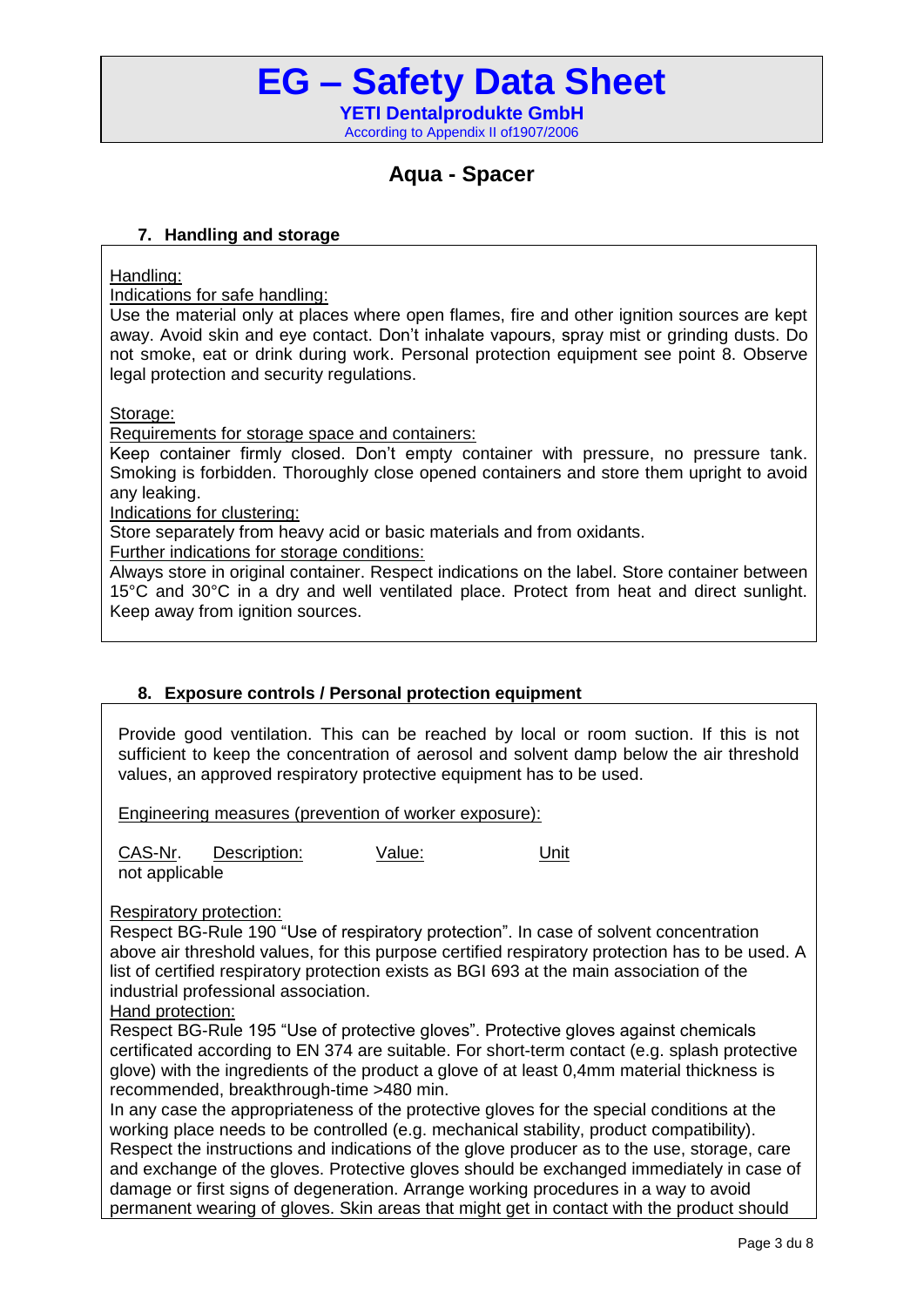## **Aqua - Spacer**

be provided with protective cream. Eye protection: Respect BG-Rule 192 "Use of eye and face protection". Wear sealed safety goggles for protection against liquid splashes. Safety and hygiene measures: After skin contact rinse thoroughly with water and soap or use suitable detergent. Do not use organic solvents.

### **9. Physical and chemical properties**

| Form:                                                                                                                  | liquid                                                                                                                      |
|------------------------------------------------------------------------------------------------------------------------|-----------------------------------------------------------------------------------------------------------------------------|
| Colour:                                                                                                                | see label                                                                                                                   |
| Odour:                                                                                                                 | generic                                                                                                                     |
| Safety relevant data:<br>Self ignition:<br>Flashpoint:<br>Vapour pressure at 20°C:<br>Density:<br>Solubility in water: | not applicable<br>not applicable<br>0,00 mbar at $20^{\circ}$ C<br>ca. 1,22 g/cm <sup>3</sup> at 20°C<br>mixable with water |

### **10. Stability and reactivity**

Conditions to avoid:

Stable if used in accordance to instructions for storage and handling (see chapter 7). Substances to avoid:

Keep away from heavy acid and basic materials and from oxidants to avoid exothermic reactions.

Dangerous decomposition products:

In case of high temperatures dangerous decomposition products as carbon dioxide, carbon monoxide, smoke and nitric oxide can emerge.

### **11. Toxicological information**

Practical experiences:

Further observations:

Long or repeated contact with the product leads to degreasing of skin and can cause nonallergic contact skin damage (contact dermatitis) and / or contaminant resorption. liquid splashes can cause irritation and reversible damage to the eye. General indications:

The product is not tested itself. The preparation is classified according to the conventional method (calculation procedure of EU-regulation 1999/45/EG) and appropriate for the toxicological dangers (details see chapter 3 and 15).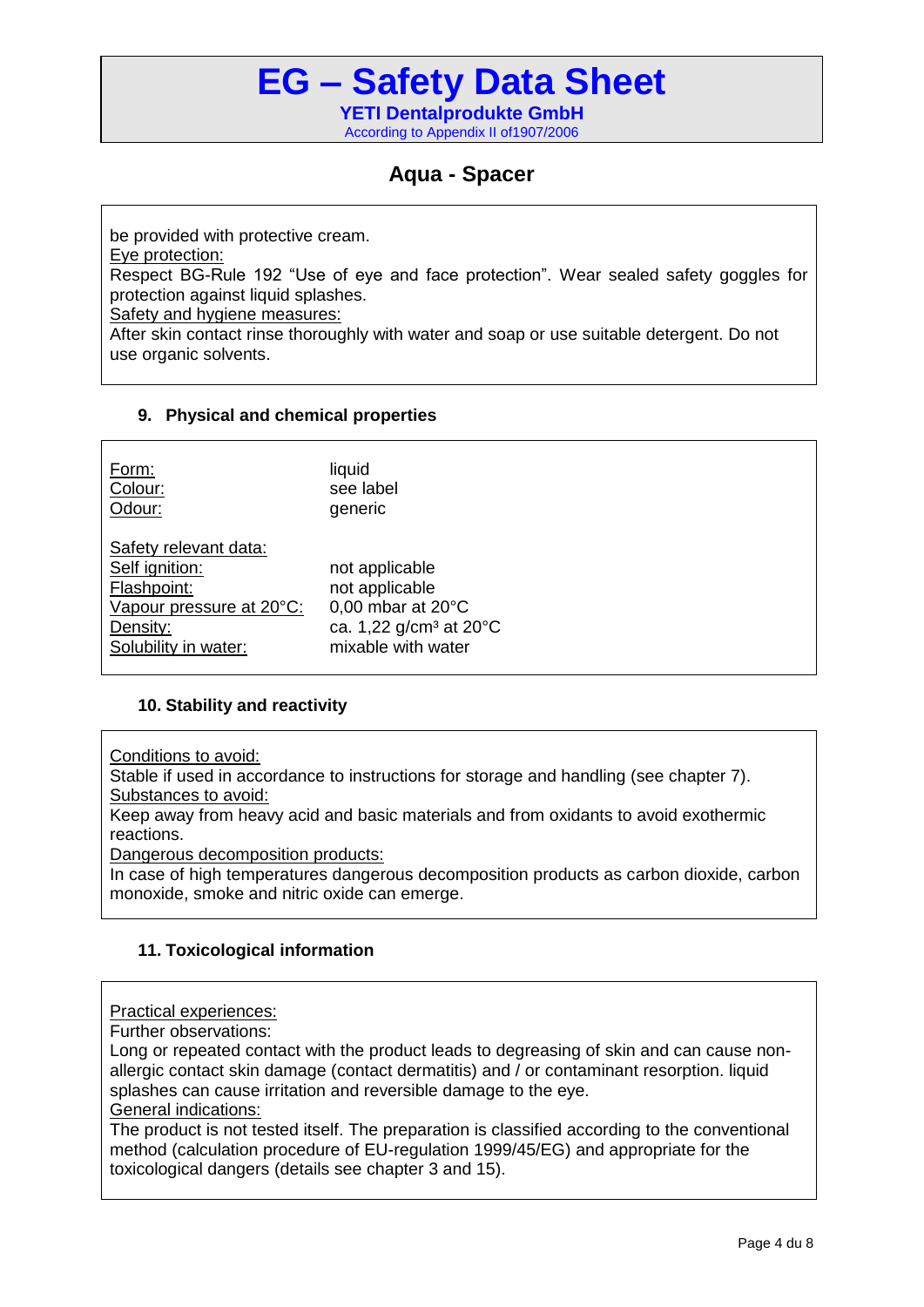### **Aqua - Spacer**

### **12. Ecological information**

General indications:

Do not empty into drains. The preparation was classified according to the conventional method of the preparations directive (1999/45/EG) and not classified as dangerous for the environment.

### **13. Disposal considerations**

Product: Recommendation: Do not empty into drains. European Waste Catalogue: 080111 paint and varnish waste containing organic solvents or other dangerous components Uncleaned packages: Recommendation: Lead empty packages to scrap processing or reconditioning. Not properly emptied packages are special waste.

### **14. Transport information**

| Transport by land ADR/RID and GGVS/GGVE (international / domestic) |                   |  |
|--------------------------------------------------------------------|-------------------|--|
| ADR/RID-GGVS/E Class:                                              | No dangerous good |  |
| Kemler code:                                                       | n.a.              |  |
| UN-No.:                                                            | n.a.              |  |
| Proper Shipping Name:                                              | n.a.              |  |
| Packing group:                                                     | n.a.              |  |
|                                                                    |                   |  |
| <b>Transport by sea IMDG/GGVSea:</b>                               |                   |  |
| IMDG/GGVSea -Class:                                                | n.a.              |  |
| Packing group:                                                     | n.a.              |  |
| UN-No.:                                                            | n.a.              |  |
| EMS-No.:                                                           | n.a.              |  |
| <b>Proper Shipping Name:</b>                                       | n.a.              |  |
| Marine pollutant:                                                  | n.a.              |  |
|                                                                    |                   |  |
| Transport by air ICAO-TI and IATA-DGR:                             |                   |  |
| ICAO/IATA-class:                                                   | n.a.              |  |
| Packing group:                                                     | n.a.              |  |
| UN/ID-No.:                                                         | n.a.              |  |
| <b>Proper Shipping Name:</b>                                       | n.a.              |  |
|                                                                    |                   |  |